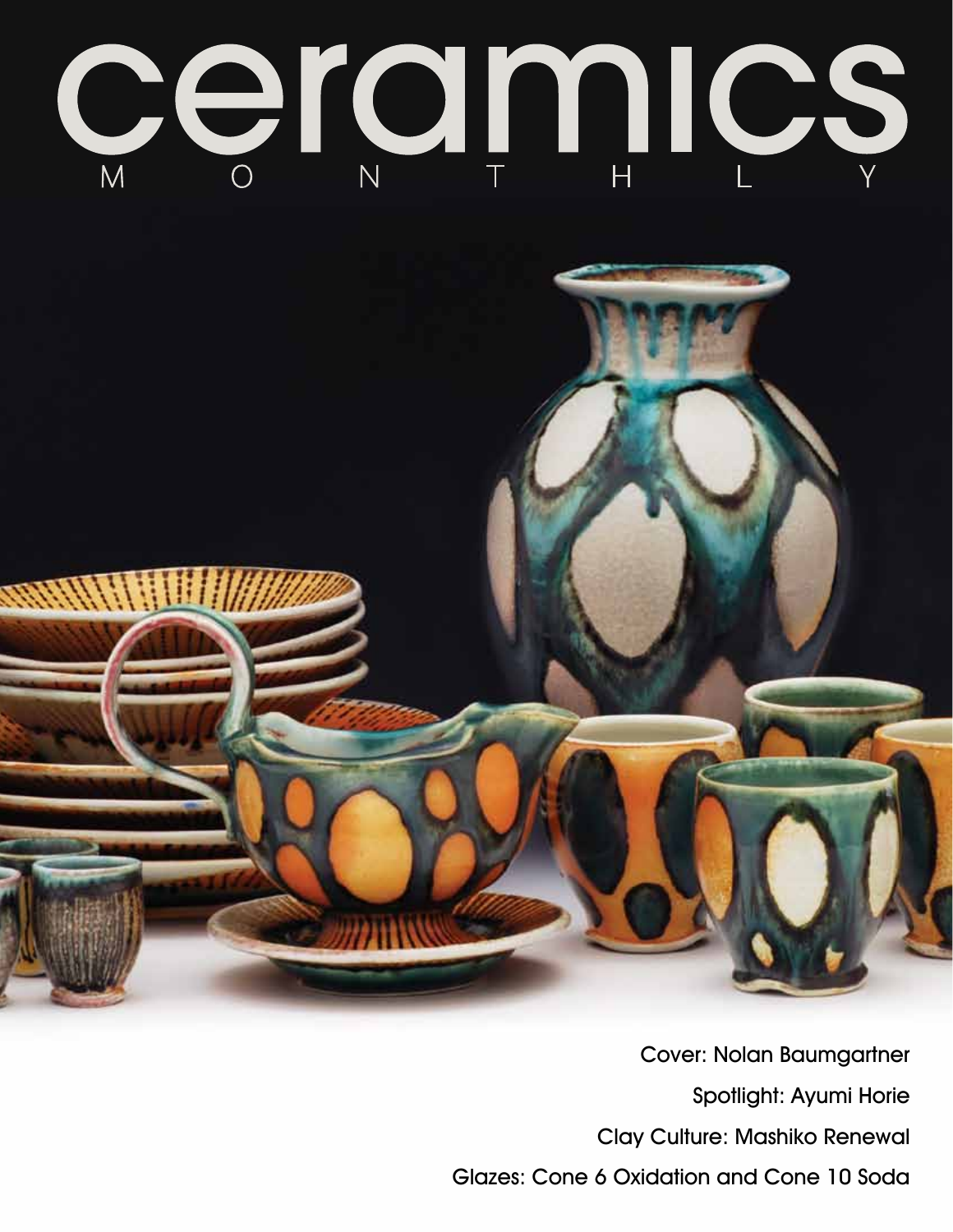## Verging on Collapse Linda Sormin's Installations by Kathleen Whitney

*Are you Land or Water?,* **ceramics, trash materials, Tang and Song dynasty Buddhas, installed at the West Norway Museum of Decorative Art, in Bergen, Norway, 2011.** *Photo: Dag Fosse.*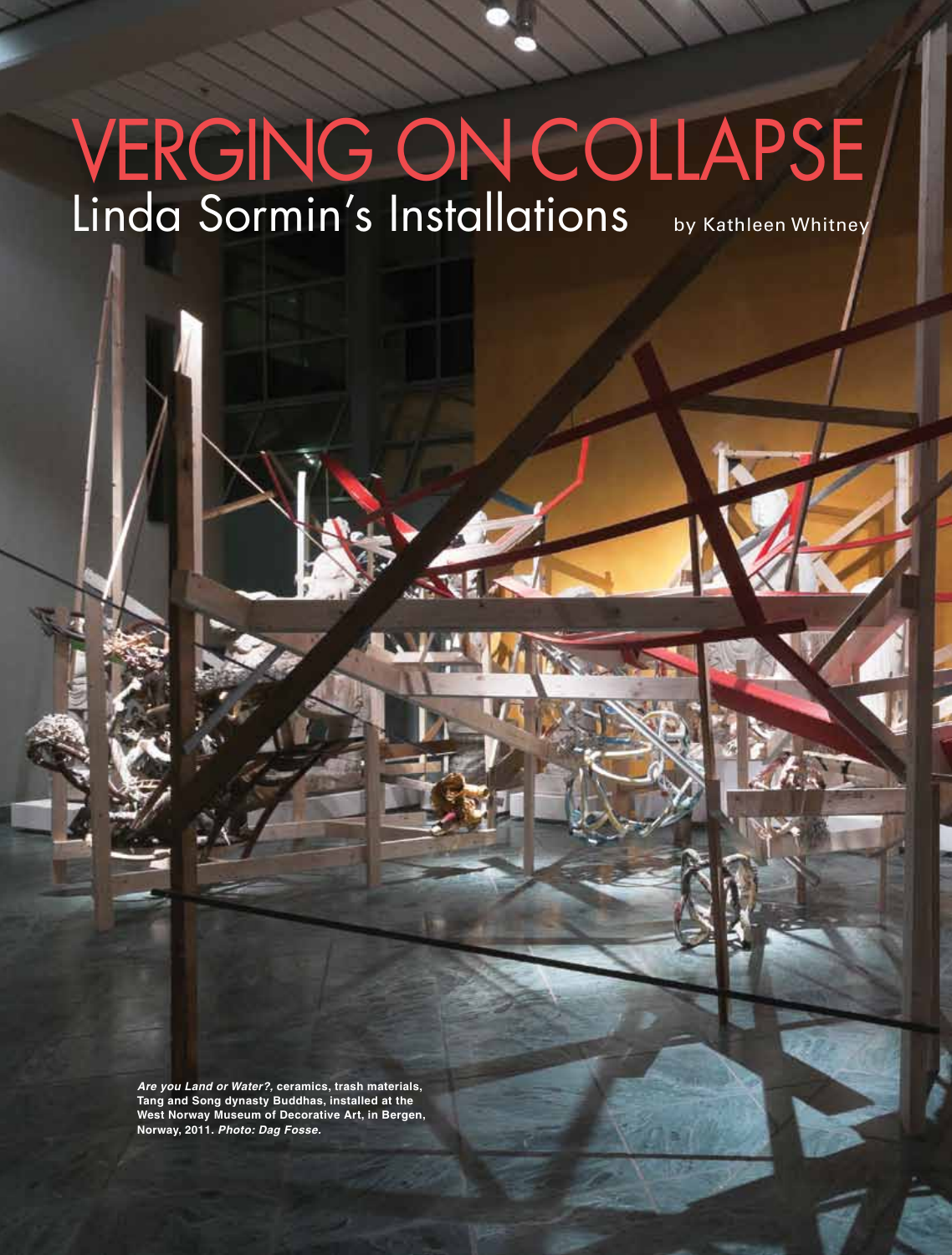

Linda Sormin's work is agile and gymnastic; it vaults from floor to ceiling grasping space and defying gravity. The quantity of parts and pieces is overwhelming, there's enough detail to produce information overload. Heraclitus said "you can't wade in the same river twice;" in Sormin's installations everything changes with every shift in viewpoint, you never see the same thing twice. The work is a myriad of streams rather than a single current; it's borderless and incorporates many sources. The work is complex and layered, messy and contradictory, embracing the grotesque and incongruous. Although Sormin's materials represent an inventory of the castoff, useless, unwanted, and unstable, she fuses these disparate elements into entities that are coherent and beautiful. Her installations are architectural interventions made up of multi-layered intertwined objects; the deluge of fragments surround islands of specificity. Despite the fact that everything seems generated from a centrifugally spinning center, the core of her visual irrationality is structured by a logic that binds the bit-torrent together. Every element evokes different responses and remembered experiences; the sculptures are a repository of histories and associations. The installations masquerade as abstractions but are fully engaged with social functions and concerns, particularly in the way they address consumer culture.

Sormin does little advance planning; she says her research "includes scavenging, collecting, disassembling, and rebuilding fragments." Her work is performative, situational, and intuitive, created on-site using an extensive assortment of ceramic elements and found objects. The aggregation of materials creates a chute of pieces that resemble the spiraling action of clouds. She pushes the weight-bearing capability of ceramics to their edge, reaching for the instant just before the next addition destroys what's been assembled. If any section breaks, she proceeds with the new situation. Her installations structure the viewer's attention; you have to walk around to see all sides and tread carefully as the work often pools onto the floor. The circuitous viewing produces an intense involvement with parts as well as wholes, the elements conceal as well as reveal.

Sormin's preoccupation with found materials reflects her interest in the concepts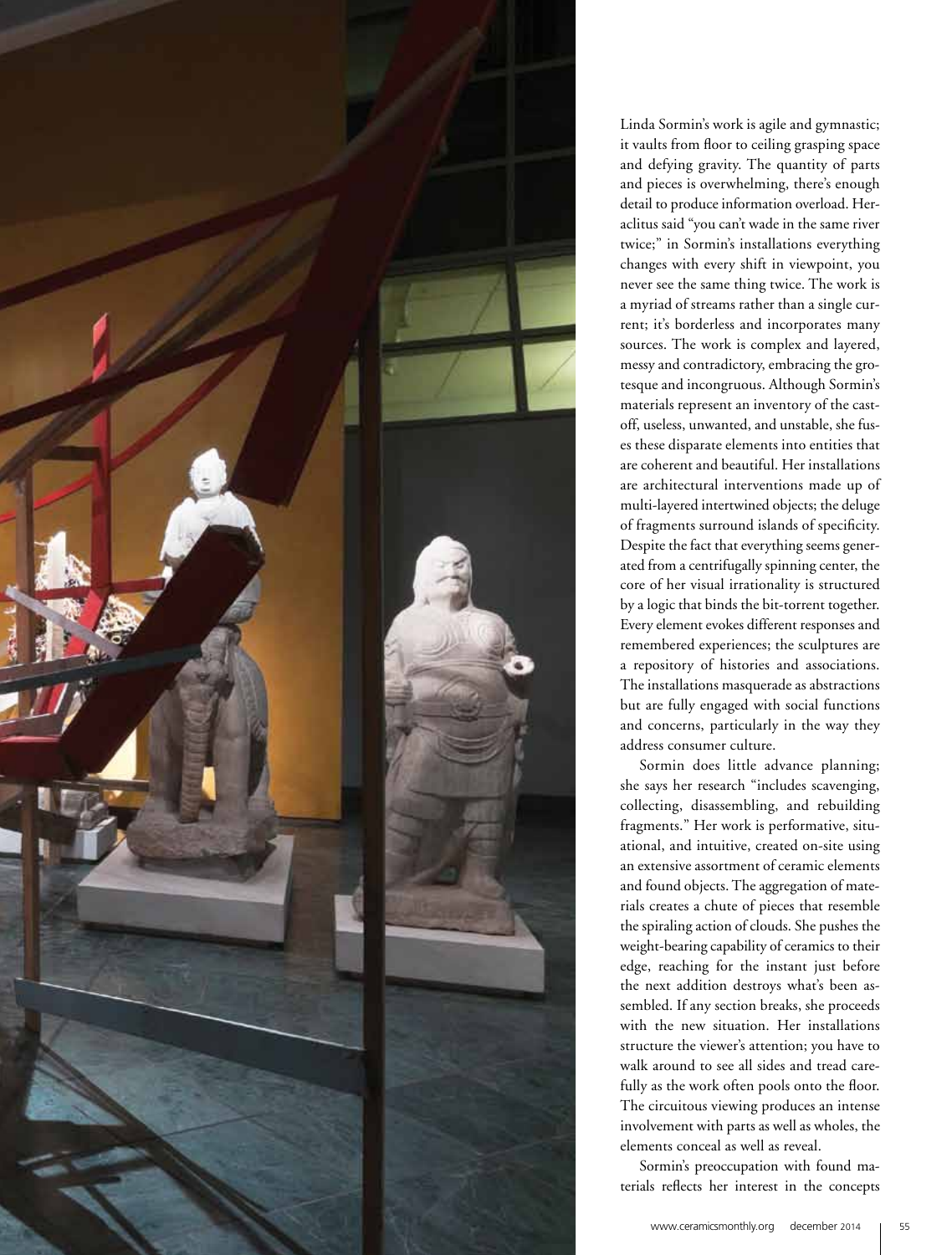





of migration and identity. Her engagement with ideas regarding migration originates in her experience as a young immigrant relocating with her family from Bangkok to Canada. She has a migratory lifestyle and is frequently involved in international projects. After teaching for five years at the Rhode Island School of Design, she returned to Canada and is currently based in To ronto. Her work translates and reconfigures ideas, materials, and objects as they move through space, time, and culture. The issue of identity has to do with fluidity and transformation; the appearance of her work with its multiplicity of viewpoints resembles an identity-in-progress, an illustration of continuous change.

Although Sormin's installations undermine the architecture of their environment, they also pro vide context and meaning, determining her visual strategies. In 2011, the West Norway Museum of Decorative Art in Bergen, Norway commissioned her to create an installation in a space housing part of the Chinese Collection. This exhibition, "Are you land or water?" incorporated Song and Tang Dynasty Buddhas and various objects she found in the area including construction scrap and ceramic collectibles. As one looked through the porous, reef-like structures of her work, the ancient Chinese artifacts seemed to flicker, vanish, and reappear.

Sormin uses a range of objects and techniques including fired and unfired clay combined with shards, test tiles, and found ceramic objects. The fired work is handbuilt from porcelain, stoneware, and earthenware, and resembles honeycombed grids. Ceramic elements are combined with pipe, plywood, old floorboards, wiring and cloth, plastic items, and scavenged finds from dumpsters, often partly hidden but recognizable. The work is as sembled on and around non-ceramic supports and put together so it's both below and above eye-level, creating an over-scale presence. It's the little pieces of content, broken bits of pottery, chairs, and wood structures, that keep her work from falling into abstraction or mere collage.

"Neverhole," at the Gardiner Museum (www.gardinermuseum.on.ca) in Toronto (Sept.– Oct. 2013), is one of Sormin's recent works. Sormin describes it as "part 'Neverland' (as in *Peter Pan*) where you don't have to be a grown-up and part 'rabbit hole' (as in *Alice In Wonderland* ) where adventures can happen."

The title is also a pun: never whole. The in stallation was inspired by Sormin's conversations with the philosopher Dr. Keota Fields regarding